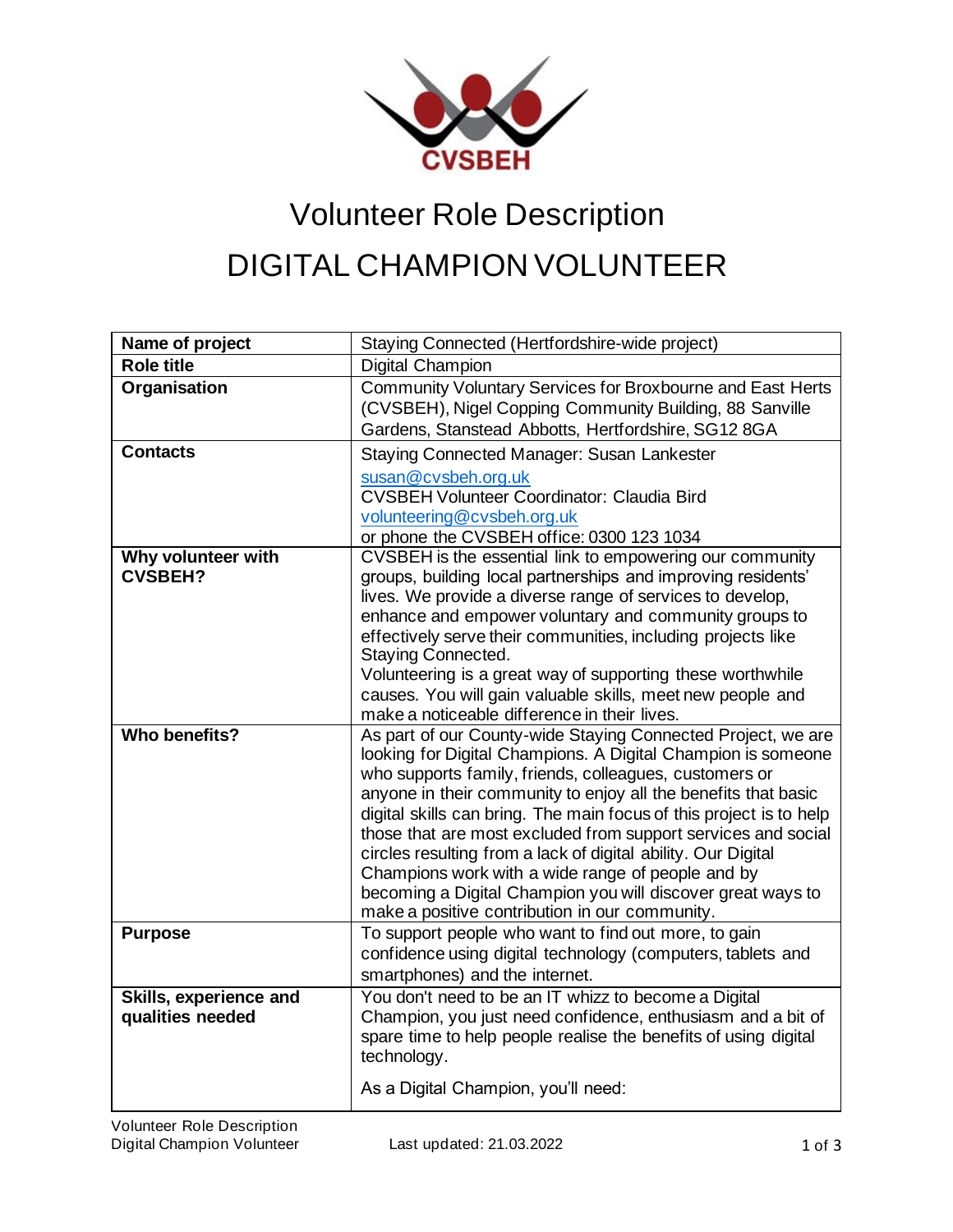

|       | the ability to confidently use a range of digital<br>$\bullet$<br>technologies such as PCs, laptops, smart phones and<br>tablets.<br>the ability to perform varied tasks including searching<br>the Internet, writing and sending e-mails and using<br>social media, e.g. Facebook, Twitter, YouTube.<br>the ability to share these skills with others, helping<br>$\bullet$<br>them to learn at their own pace.<br>You'll also need a satisfactory DBS certificate, the cost<br>of this will be covered by CVSBEH.<br>We are looking for people who:                                                                                                                                                                                                                                                                                                                                                                                                                                                                                                                                                                                                                                                                                                                                                                   |
|-------|-------------------------------------------------------------------------------------------------------------------------------------------------------------------------------------------------------------------------------------------------------------------------------------------------------------------------------------------------------------------------------------------------------------------------------------------------------------------------------------------------------------------------------------------------------------------------------------------------------------------------------------------------------------------------------------------------------------------------------------------------------------------------------------------------------------------------------------------------------------------------------------------------------------------------------------------------------------------------------------------------------------------------------------------------------------------------------------------------------------------------------------------------------------------------------------------------------------------------------------------------------------------------------------------------------------------------|
|       | are good listeners with excellent communication skills<br>and the ability to explain things in simple terms.<br>can be sensitive to people's interests and motivations<br>for learning.<br>will be approachable and presentable with an ability to<br>٠<br>empathise with diverse groups.<br>are reliable and well-organised.<br>have a good sense of humour and willing to have fun.<br>$\bullet$<br>can gain a good knowledge of the organisation you are<br>$\bullet$<br>volunteering for.<br>have the ability to work effectively and supportively as<br>a member of the CVSBEH team.<br>Are willing to maintain confidentiality on all CVSBEH<br>$\bullet$<br>matters - you must not discuss clients or other<br>volunteers while volunteering for CVSBEH or after.<br>non-judgmental.<br>٠<br>are able to identify and raise safeguarding concerns<br>you may be presented with during the course of your<br>work.<br>have good interpersonal skills.<br>have a flexible approach and are willing to work as<br>part of a team.<br>are able to work independently, asking for clarification<br>when needed.<br>We encourage applications for this role from people of<br>all backgrounds. We would love to have interest from<br>ethnically diverse communities and those with lived<br>experience of disability. |
| When? | Regular digital skills group meetings. Initially once a month<br>with the potential to be expanded. Every last Friday of the<br>month, except August and December.                                                                                                                                                                                                                                                                                                                                                                                                                                                                                                                                                                                                                                                                                                                                                                                                                                                                                                                                                                                                                                                                                                                                                      |